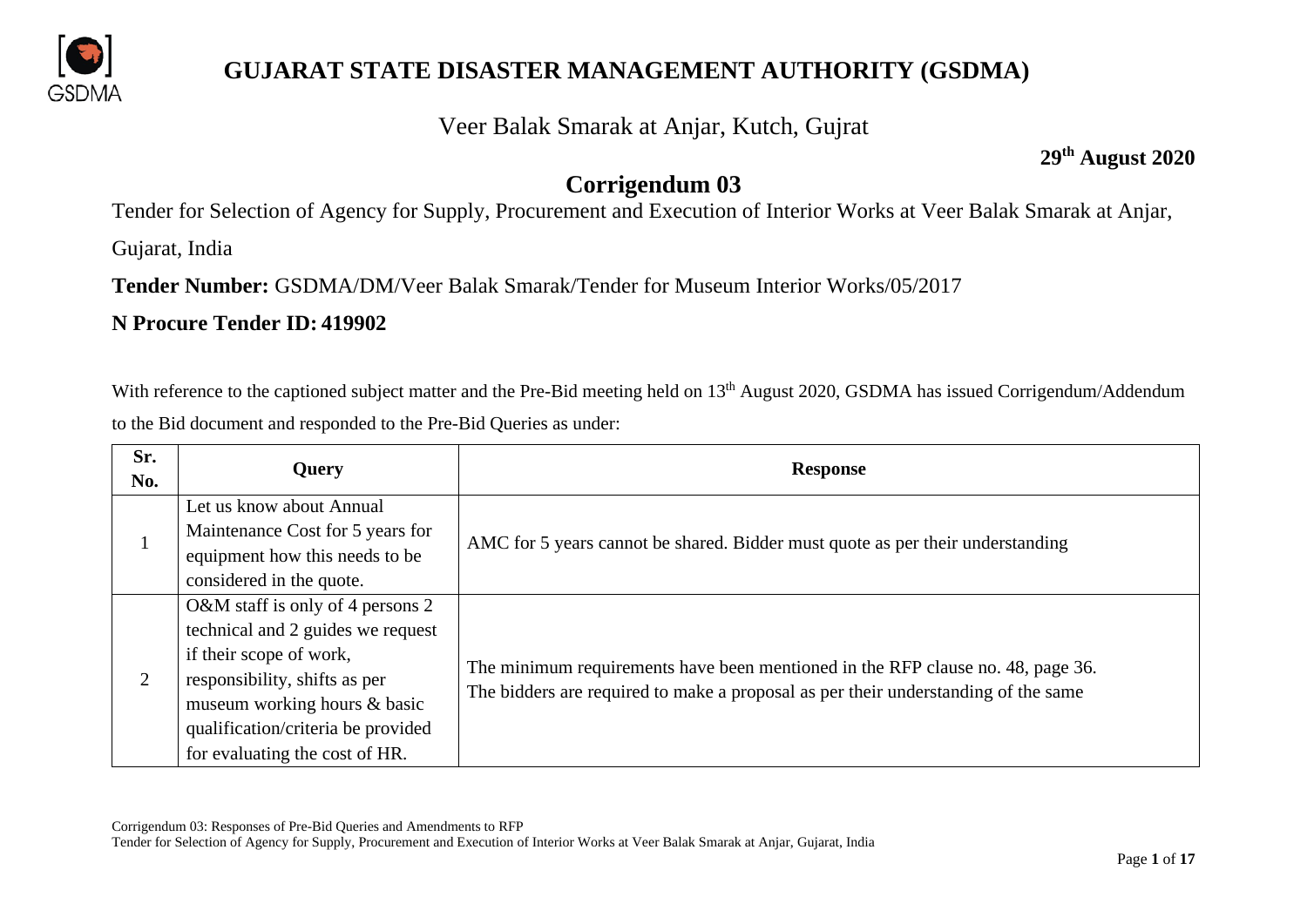

| Sr.<br>No.     | Query                                                                                                                                                                              | <b>Response</b>                                                                                                                                                                                                                                                                                  |  |
|----------------|------------------------------------------------------------------------------------------------------------------------------------------------------------------------------------|--------------------------------------------------------------------------------------------------------------------------------------------------------------------------------------------------------------------------------------------------------------------------------------------------|--|
| $\overline{3}$ | Please confirm housekeeping $\&$<br>guards are not covered in this<br>scope of work mentioned if to be<br>included or not.                                                         | Housekeeping & Security Guards are not covered in this Tender<br>Auditorium wall panelling $&$ insulations is not a part of this tender.<br>The Auditorium block's play area & related elements as per BoQ $\&$ concept presentation (refer<br>to slide 39 $\&$ 40) is only in this tender scope |  |
| $\overline{4}$ | In Auditorium wall paneling &<br>sound insulations is not mentioned<br>even in exclusions, please let us<br>know if that is also excluded and<br>not covered in this tender scope. |                                                                                                                                                                                                                                                                                                  |  |
| 5              | In Museum Block BOQ, 2 doors<br>are given wherein there are 4 flush<br>doors in drawings, please give<br>details.                                                                  | Only 2 doors as specified in BoQ item number 1.06 on page 61 of RFP is to be considered in the<br>tender scope.<br>These 2 doors are for Reception area and Control Room area. Refer to the drawings provided<br>from Museum layout                                                              |  |
| 6              | Detail about the Glass door are not<br>covered in the BOQ.                                                                                                                         | The Glass doors are not a part of this tender                                                                                                                                                                                                                                                    |  |
| 7              | Base for Projection screen is not<br>mentioned for Museum Area. Let<br>us know what needs to be<br>consider.                                                                       | The minimum requirements have been specified in BoQ item number 1.12 on page $62$ in the<br>RFP.<br>The bidders are required to make a proposal as per their understanding of the same. The final<br>detail during detailing phase will be approved by GSDMA                                     |  |
| 8              | It's a humble request please<br>consider O&M separately. Usually<br>O&M is a different tender with<br>specific requirement.                                                        | The Operations & Maintenance is a part of this tender. RFP conditions remain un-changed                                                                                                                                                                                                          |  |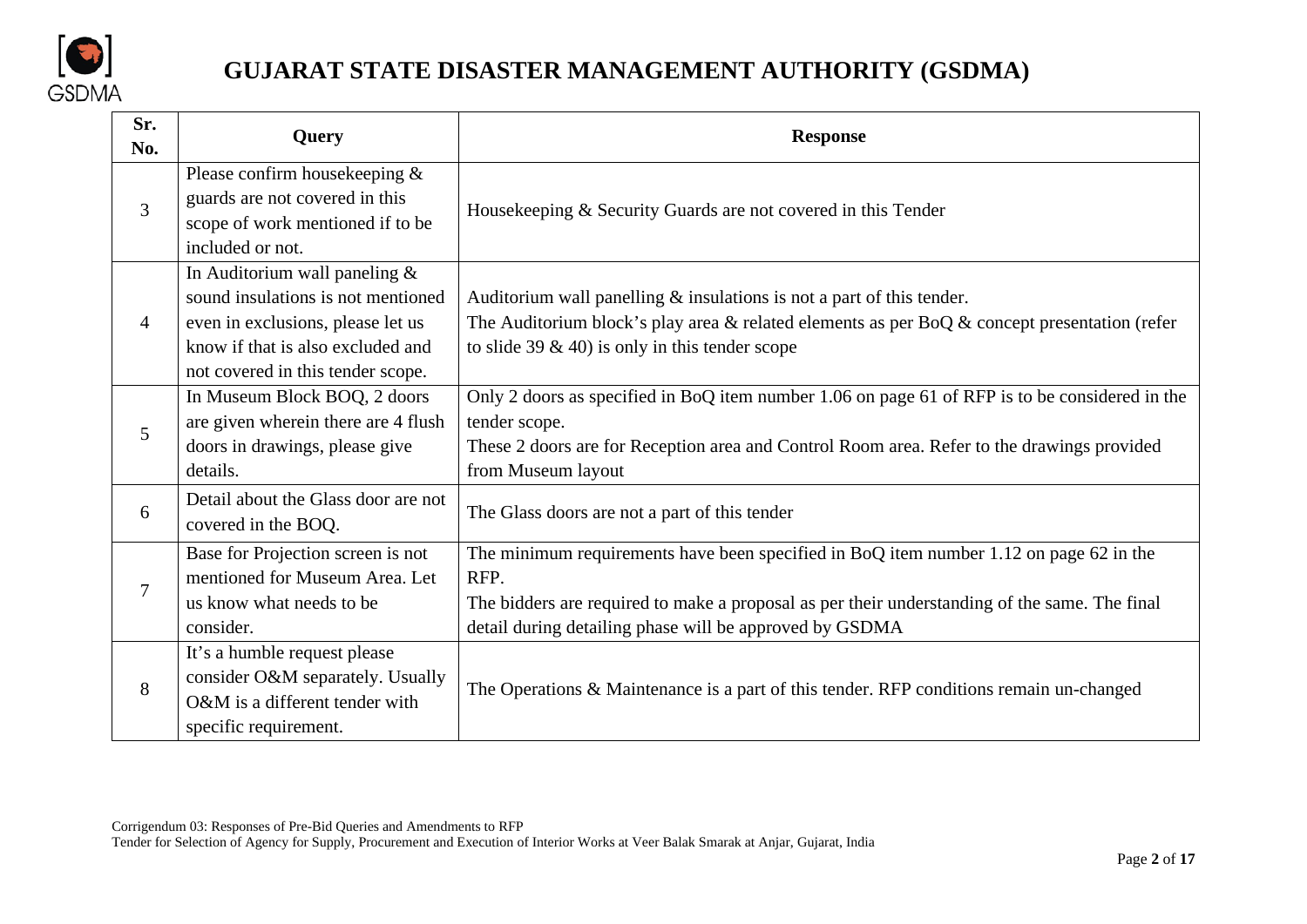

| Sr.<br>No. | <b>Query</b>                                                                                                                                                       |                         | <b>Response</b>                                                                                                                                                                                                                                                                                                                                                                                                                                                                                                                                                                                                      |                 |  |
|------------|--------------------------------------------------------------------------------------------------------------------------------------------------------------------|-------------------------|----------------------------------------------------------------------------------------------------------------------------------------------------------------------------------------------------------------------------------------------------------------------------------------------------------------------------------------------------------------------------------------------------------------------------------------------------------------------------------------------------------------------------------------------------------------------------------------------------------------------|-----------------|--|
|            |                                                                                                                                                                    | revised as under:       | RFP clause 46 - Project Completion Time Period / Timeline for Submission on page 36 is<br>The time duration for project completion is revised to 180 days.                                                                                                                                                                                                                                                                                                                                                                                                                                                           |                 |  |
|            |                                                                                                                                                                    | Sr. No.                 | <b>Stages</b>                                                                                                                                                                                                                                                                                                                                                                                                                                                                                                                                                                                                        | <b>Duration</b> |  |
|            |                                                                                                                                                                    | 1.                      | Submission of Inception Report                                                                                                                                                                                                                                                                                                                                                                                                                                                                                                                                                                                       | 30 days         |  |
|            |                                                                                                                                                                    | 2.                      | Submission of details design,<br>draft script, text, story board.                                                                                                                                                                                                                                                                                                                                                                                                                                                                                                                                                    | 30 days         |  |
|            |                                                                                                                                                                    | 3.                      | Execution of work on site                                                                                                                                                                                                                                                                                                                                                                                                                                                                                                                                                                                            | 120 days        |  |
|            | The time duration for completing                                                                                                                                   |                         | <b>Total</b>                                                                                                                                                                                                                                                                                                                                                                                                                                                                                                                                                                                                         | 180 days        |  |
| 9          | the work is of 125 days, we would<br>request that additional days be<br>added to this limit as it's a typical<br>work which needs time to execute<br>with quality. | the RFP                 | Additionally, a clause 46A for any Delay in Execution or Failure to Supply is introduced in<br>Clause 46A - Liquidated Damages                                                                                                                                                                                                                                                                                                                                                                                                                                                                                       |                 |  |
|            |                                                                                                                                                                    | as per below conditions | Any delay in completion of the work shall attract liquidated damage/ penalty for late completion<br>$46A - 1$ In case the Bidder fails to achieve successful Commissioning / Handover of the project<br>as per timelines indicated in clause 46 (180 days from signing of Letter of Intent), then GSDMA<br>shall levy the Liquidated Damages on the Bidder<br>$46A - 2$ The Liquidated Damages will be levied to the Bidder at half percent (0.5%) of final<br>Contract Value (including taxes $\&$ duties) for delay of one (1) week or part thereof up to<br>maximum of ten percent (10%) of final Contract Value. |                 |  |

Corrigendum 03: Responses of Pre-Bid Queries and Amendments to RFP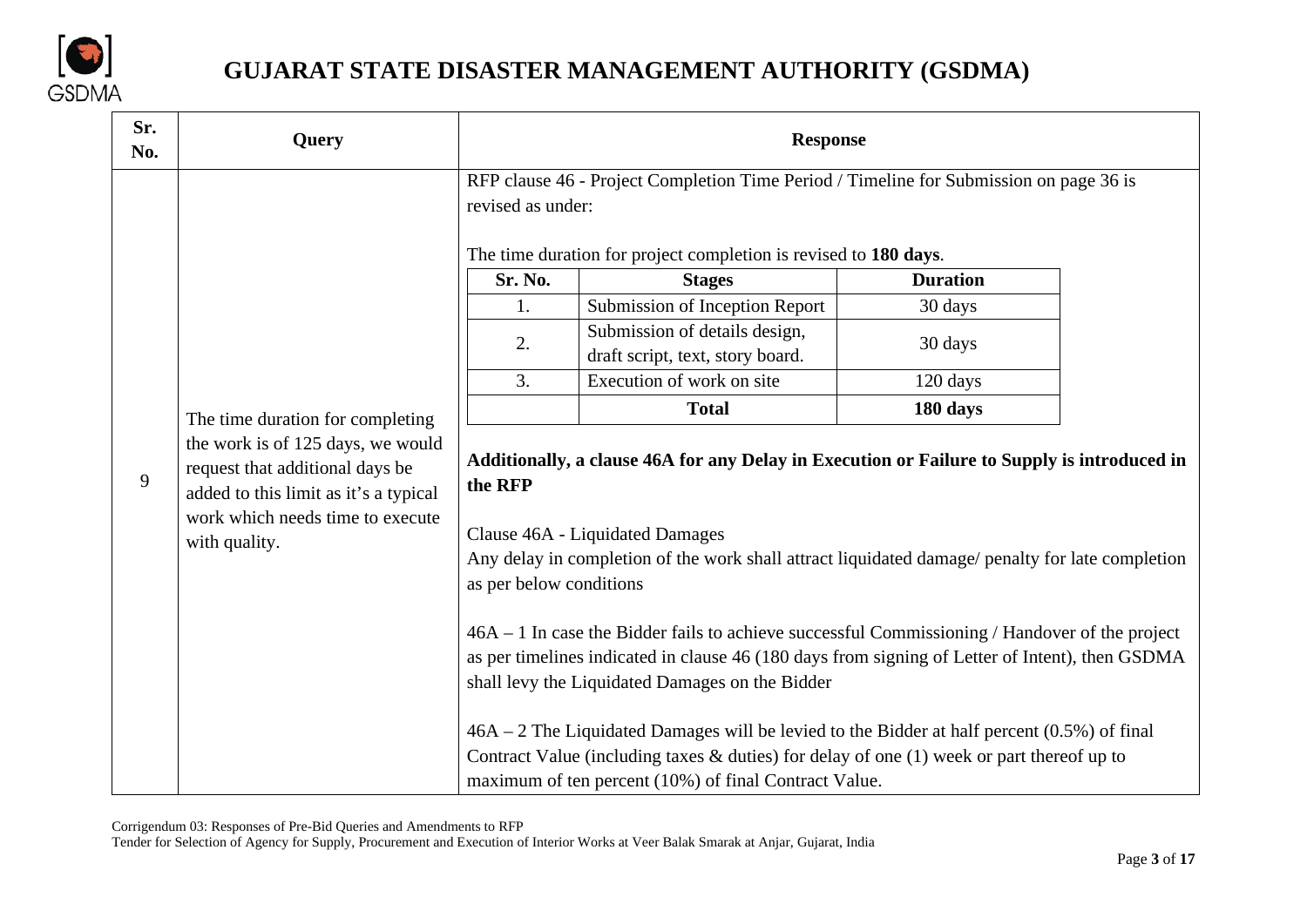

| Sr.<br>No. | Query                                                                                                                                                                                                                                                    | <b>Response</b>                                                                                                                                                                                                                                                                                                                                                                                                                                                                                                                                                                                                                                                                  |
|------------|----------------------------------------------------------------------------------------------------------------------------------------------------------------------------------------------------------------------------------------------------------|----------------------------------------------------------------------------------------------------------------------------------------------------------------------------------------------------------------------------------------------------------------------------------------------------------------------------------------------------------------------------------------------------------------------------------------------------------------------------------------------------------------------------------------------------------------------------------------------------------------------------------------------------------------------------------|
|            | Under the qualification criteria                                                                                                                                                                                                                         | $46A - 3$ The maximum time period allowed (with penalty) delay for Commissioning of the<br>Project shall be twenty (20) weeks from the 181 <sup>st</sup> day of issue of LoI. In case of delay for more<br>than twenty (20) weeks, GSDMA may terminate the Contract and get the Project complete by<br>other suitable agency at the risk and cost of the Contractor.<br>Under JV/Consortium it is mandatory that a principal partner in a JV / Consortium should meet<br>RFP clause 7.3 on page 10 and Marking System Table (B) Similar work criteria in RFP on page                                                                                                             |
| 10         | point 7, page 9. It is stated that JV<br>is allowed but we need clarity that<br>do both the JV partners need to<br>meet the qualification criteria of<br>7.1. turnover, 7.2. Experience, 7.3.<br>Similar projects completed<br>combined or individually. | 12.<br>The other JV / Consortium partner should meet RFP clause 7.1 turnover criteria on page 9 and<br>RFP clause 7.2 experience criteria on page 10. This partner must have detail designed and<br>executed the similar work as per definition of "Similar Works" in RFP clause 7 page 10<br>(amended as per Corrigendum $-03$ )<br>However, if any bidder forms a JV / Consortium specifically for Operations & Maintenance part<br>of the tender there is no specific criteria for the O&M partner. In such a case, the principal<br>partner in JV should meet all eligibility criteria in clause 7 of RFP.<br>Number of JV / Consortium partners is restricted to three (3). |
| 11         | Let us know the Defect Liability<br>Period to be considered for the<br>Contract.                                                                                                                                                                         | The Defect Liability period is 6 months from date of inauguration/handover of the Service.<br>Refer to RFP clause no. 16 page no. 25                                                                                                                                                                                                                                                                                                                                                                                                                                                                                                                                             |
| 12         | Explain how the repair of<br>equipment will be charged on<br>actuals for 5 year                                                                                                                                                                          | Refer RFP clause no. 48, page 36 $\&$ 37 - Operation and Maintenance point (c)                                                                                                                                                                                                                                                                                                                                                                                                                                                                                                                                                                                                   |
| 13         | The scope of work not covered in<br>the BOQ and is part of exclusions<br>is being done by another                                                                                                                                                        | The work which is not specified in this tender / BoQ will be executed by some other agency.<br>Basic coordination needs to be done by the bidder for interior works.                                                                                                                                                                                                                                                                                                                                                                                                                                                                                                             |

Corrigendum 03: Responses of Pre-Bid Queries and Amendments to RFP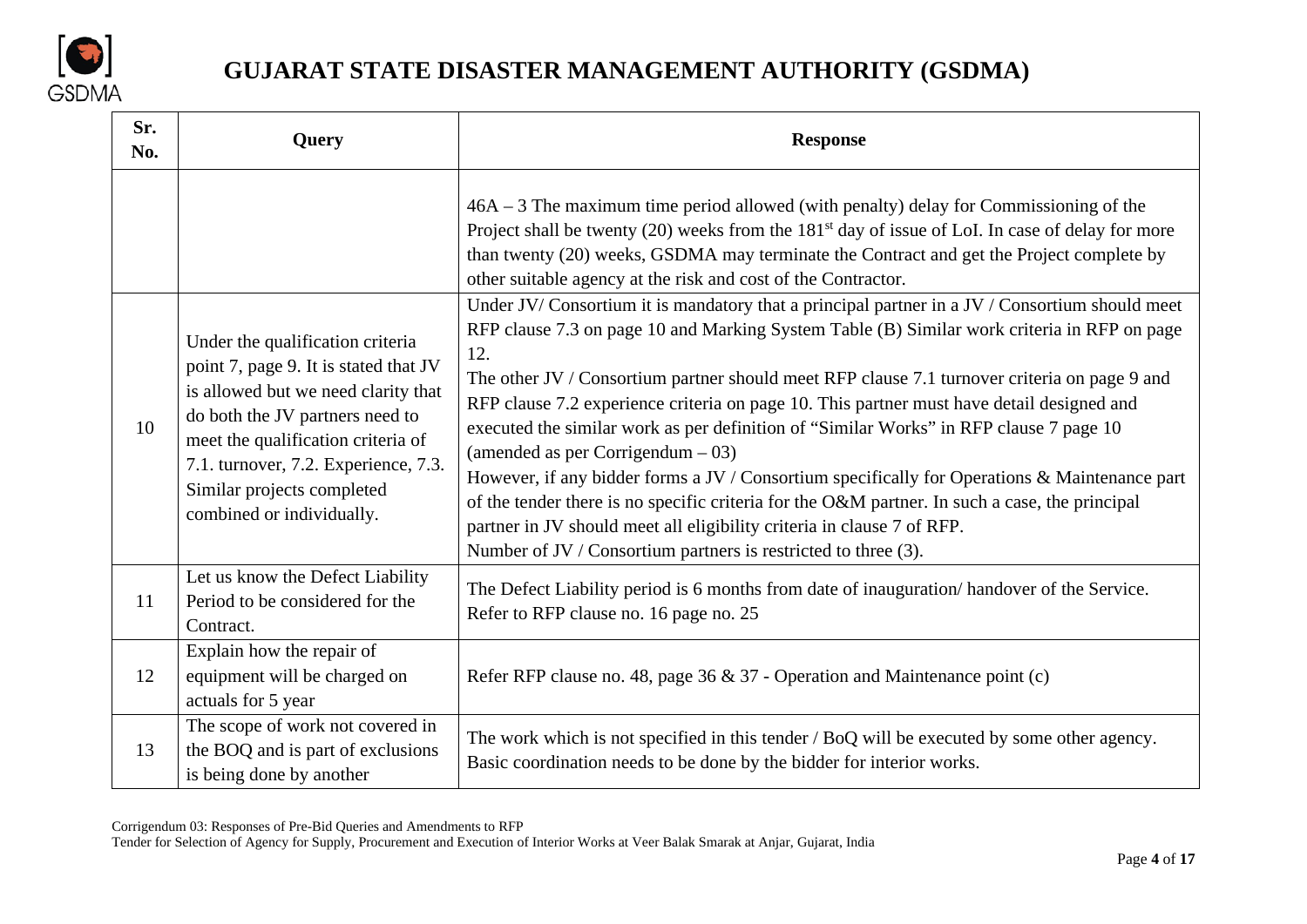

| Sr.<br>No. | Query                                  | <b>Response</b>                                                                              |
|------------|----------------------------------------|----------------------------------------------------------------------------------------------|
|            | contractor, coordination for all the   |                                                                                              |
|            | services is not mentioned in RFP is    |                                                                                              |
|            | not in bidders' scope after the        |                                                                                              |
|            | award of the contract also.            |                                                                                              |
|            | To quote for ELS we need to know       |                                                                                              |
|            | the exact area and distance for        |                                                                                              |
| 14         | calculating the wire/conducting        | AutoCad drawings attached (uploaded with Corrigendum 03)                                     |
|            | etc. If detail electrical drwg. can be |                                                                                              |
|            | provided.                              |                                                                                              |
|            | In electrical works MCB & mains        |                                                                                              |
| 15         | are not mentioned in the BOQ, that     | MCB & mains are not in this tender's scope                                                   |
|            | also needs to be quoted then please    |                                                                                              |
|            | provide details.                       |                                                                                              |
|            | External electrical details to be      |                                                                                              |
|            | provided for outdoor                   |                                                                                              |
| 16         | electrifications so that distance      | AutoCad drawings (uploaded with Corrigendum 03) for external electrical details are attached |
|            | from the Electrical room is clearly    |                                                                                              |
|            | known.                                 |                                                                                              |
|            | As we specialize in execution          |                                                                                              |
|            | works and we do not have               |                                                                                              |
|            | expertise in O&M. Normally O&          | The Operations & Maintenance is a part of the tender.                                        |
| 17         | M is executed by specialized           | As mentioned in clause 7 page 10 of the RFP, a JV or a consortium is allowed.                |
|            | agencies having experience in          |                                                                                              |
|            | managing the property, which           |                                                                                              |
|            | involves HR handling along with        |                                                                                              |

Corrigendum 03: Responses of Pre-Bid Queries and Amendments to RFP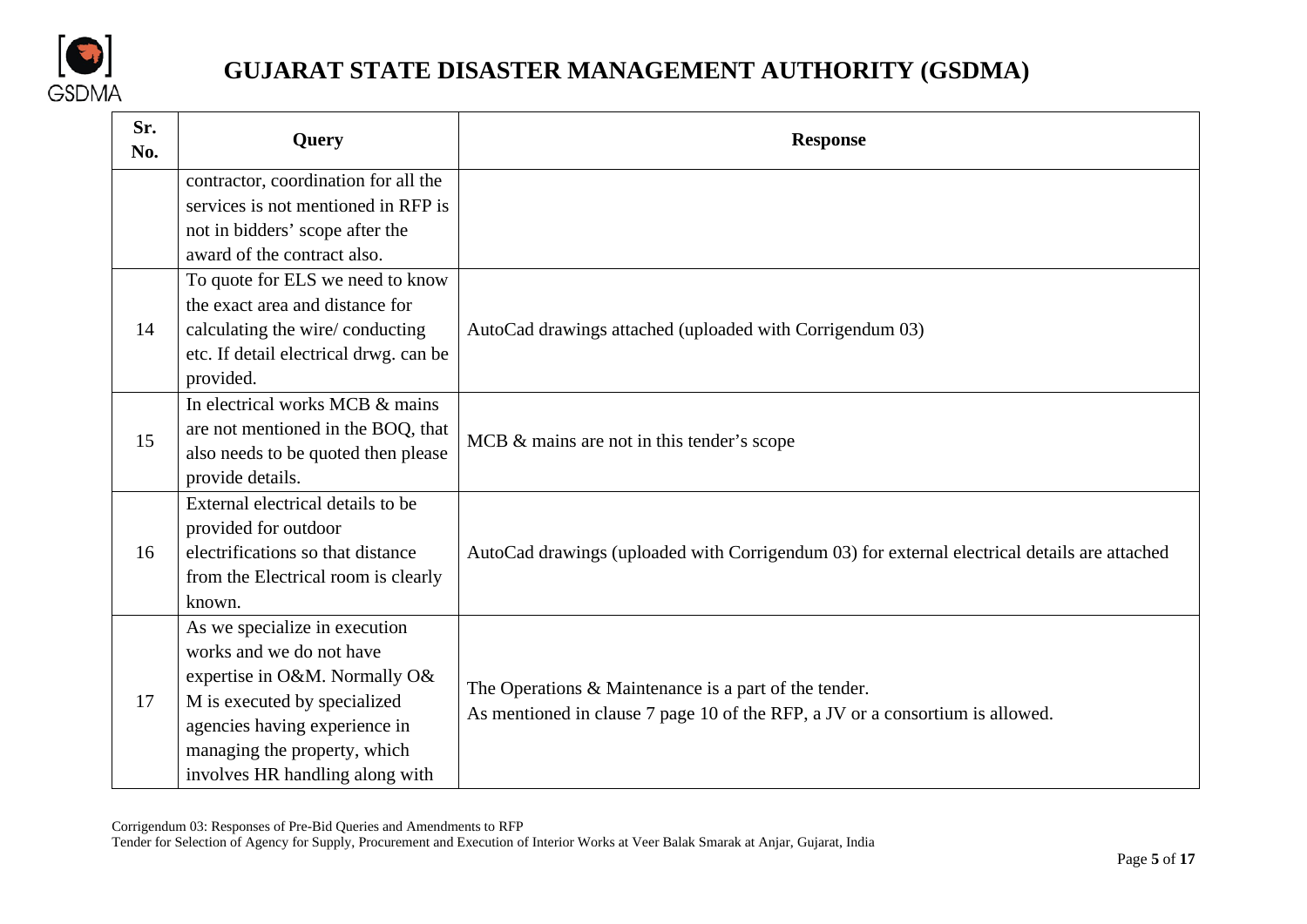

| Sr.<br>No. | <b>Query</b>                                                                                                                                                                                                 |                                                                                                                                                                                 | <b>Response</b>                                                                                                                                                                                                                                                                                                                                                                                                                                                                                  |                 |  |
|------------|--------------------------------------------------------------------------------------------------------------------------------------------------------------------------------------------------------------|---------------------------------------------------------------------------------------------------------------------------------------------------------------------------------|--------------------------------------------------------------------------------------------------------------------------------------------------------------------------------------------------------------------------------------------------------------------------------------------------------------------------------------------------------------------------------------------------------------------------------------------------------------------------------------------------|-----------------|--|
|            | annual maintenance of the<br>equipment.                                                                                                                                                                      |                                                                                                                                                                                 |                                                                                                                                                                                                                                                                                                                                                                                                                                                                                                  |                 |  |
|            |                                                                                                                                                                                                              | RFP clause 46 - Project Completion Time Period / Timeline for Submission on page 36 is<br>revised as under:<br>The time duration for project completion is revised to 180 days. |                                                                                                                                                                                                                                                                                                                                                                                                                                                                                                  |                 |  |
|            |                                                                                                                                                                                                              | Sr. No.                                                                                                                                                                         | <b>Stages</b>                                                                                                                                                                                                                                                                                                                                                                                                                                                                                    | <b>Duration</b> |  |
|            |                                                                                                                                                                                                              | 1.                                                                                                                                                                              | Submission of Inception Report                                                                                                                                                                                                                                                                                                                                                                                                                                                                   | 30 days         |  |
|            | The time duration stated in                                                                                                                                                                                  | 2.                                                                                                                                                                              | Submission of details design,<br>draft script, text, story board.                                                                                                                                                                                                                                                                                                                                                                                                                                | 30 days         |  |
|            | document is 125 days wherein                                                                                                                                                                                 | 3.                                                                                                                                                                              | Execution of work on site                                                                                                                                                                                                                                                                                                                                                                                                                                                                        | 120 days        |  |
|            | after understanding the scope of<br>work in the Pre-bid meeting we<br>would request that the project<br>timeline be extended up to 8 to 9<br>months as lot of Design and co-<br>ordination work is involved. |                                                                                                                                                                                 | <b>Total</b>                                                                                                                                                                                                                                                                                                                                                                                                                                                                                     | 180 days        |  |
| 18         |                                                                                                                                                                                                              | <b>RFP</b><br>as per below conditions                                                                                                                                           | Additionally, a clause 46A for any Delay in Execution or Failure to Supply is introduced in the<br>Clause 46A - Liquidated Damages<br>Any delay in completion of the work shall attract liquidated damage/ penalty for late completion<br>$46A - 1$ In case the Bidder fails to achieve successful Commissioning / Handover of the project<br>as per timelines indicated in clause 46 (180 days from signing of Letter of Intent), then GSDMA<br>shall levy the Liquidated Damages on the Bidder |                 |  |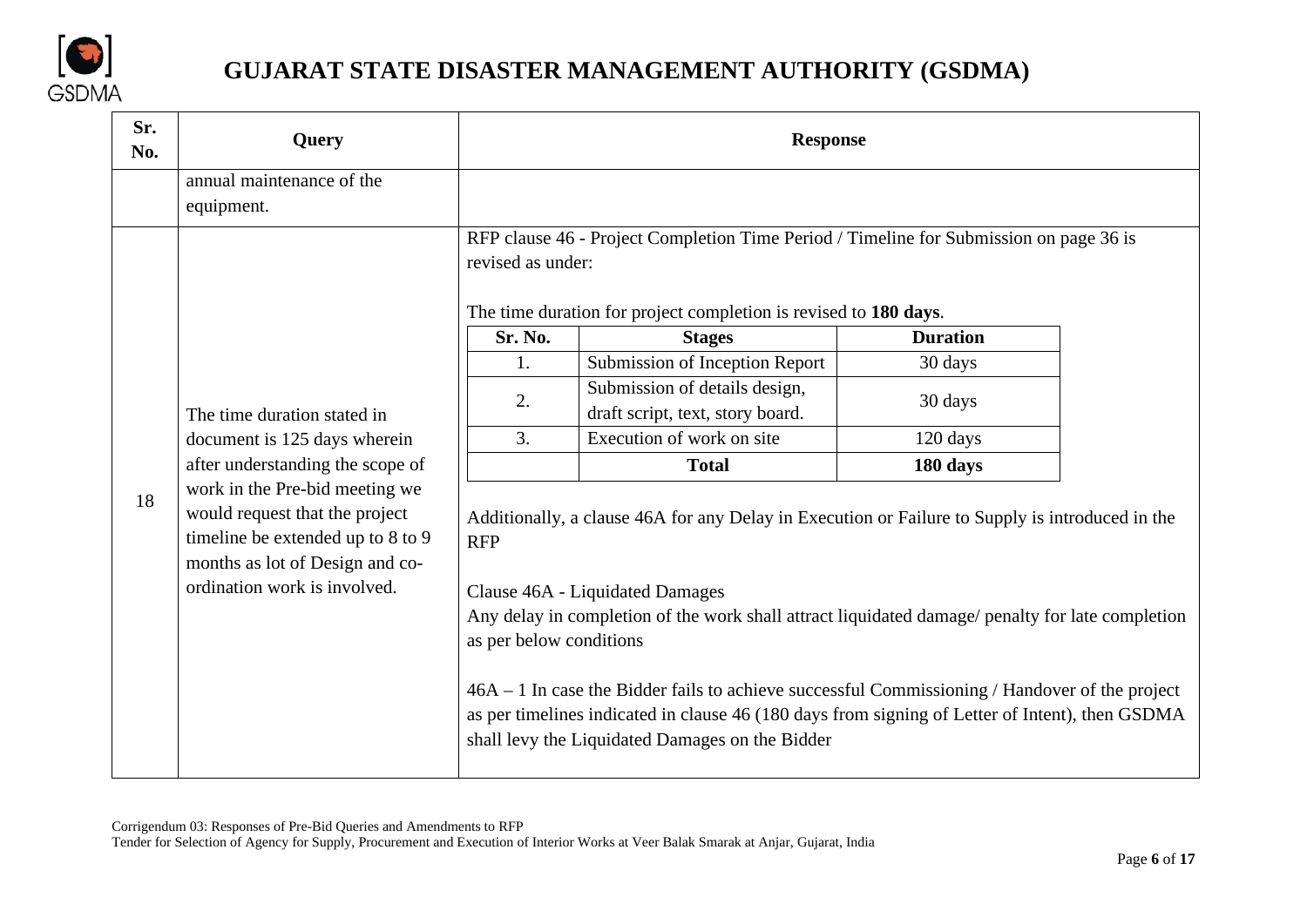

| Sr.<br>No. | <b>Query</b>                                                                                                                                                                                                                                                                                                                                      | <b>Response</b>                                                                                                                                                                                                                                                                                                                                                      |
|------------|---------------------------------------------------------------------------------------------------------------------------------------------------------------------------------------------------------------------------------------------------------------------------------------------------------------------------------------------------|----------------------------------------------------------------------------------------------------------------------------------------------------------------------------------------------------------------------------------------------------------------------------------------------------------------------------------------------------------------------|
|            |                                                                                                                                                                                                                                                                                                                                                   | $46A - 2$ The Liquidated Damages will be levied to the Bidder at half percent (0.5%) of final<br>Contract Value (including taxes $\&$ duties) for delay of one (1) week or part thereof up to<br>maximum of ten percent (10%) of final Contract Value.                                                                                                               |
|            |                                                                                                                                                                                                                                                                                                                                                   | $46A - 3$ The maximum time period allowed (with penalty) delay for Commissioning of the<br>Project shall be twenty (20) weeks from the 181 <sup>st</sup> day of issue of LoI. In case of delay for more<br>than twenty (20) weeks, GSDMA may terminate the Contract and get the Project complete by<br>other suitable agency at the risk and cost of the Contractor. |
| 19         | We would request relaxation to be<br>given on Project Manager & Civil<br>engineer (On roll) as due to<br>COVID-19 scenario going on<br>many immediate relieving in<br>Human Resource of the<br>Organization has taken place. We<br>can permanently employee the<br>Project Manager and the Civil<br>Engineer with the requisite<br>qualifications | RFP conditions remain un-changed                                                                                                                                                                                                                                                                                                                                     |
| 20         | AutoCAD layout required for<br>Master layout, Museum layout and<br>Auditorium layout                                                                                                                                                                                                                                                              | AutoCad drawings attached (uploaded with Corrigendum 03)                                                                                                                                                                                                                                                                                                             |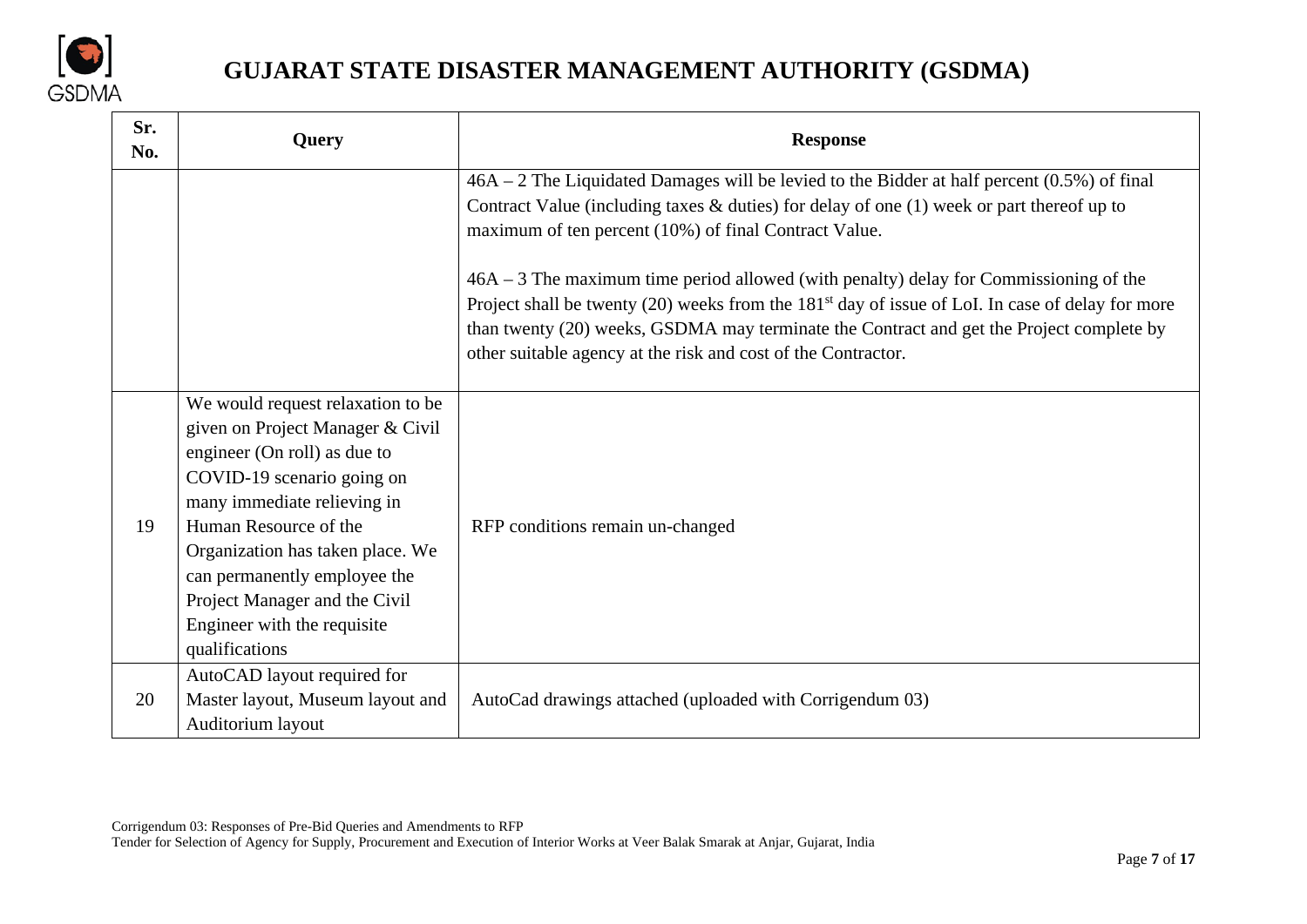

| Sr.<br>No. | <b>Query</b>                                                                                                                                                                                                                                                                                                                                                                                     | <b>Response</b>                                                                                                                                                                                                                                                                                                                        |
|------------|--------------------------------------------------------------------------------------------------------------------------------------------------------------------------------------------------------------------------------------------------------------------------------------------------------------------------------------------------------------------------------------------------|----------------------------------------------------------------------------------------------------------------------------------------------------------------------------------------------------------------------------------------------------------------------------------------------------------------------------------------|
| 21         | Make list to be shared for given<br>items: Vinyl flooring, lighting<br>fixtures                                                                                                                                                                                                                                                                                                                  | Make list for the given items cannot be provided.<br>Basic requirements for Vinyl flooring are specified in BoQ item number 1.04 / 1.05 on page 39<br>of RFP.<br>Bidders after detailing can suggest their make list for the items, which will be approved by<br><b>GSDMA</b>                                                          |
| 22         | Pls confirm if designing for<br>Artwork & Graphics is in scope of<br>the contractor                                                                                                                                                                                                                                                                                                              | Designing of Artwork & Graphics is in scope of work of this tender. The designs and graphics<br>prepared will be approved by GSDMA                                                                                                                                                                                                     |
| 23         | Need clarity on BOQ item no 3.11<br>i.e. for lighting installation with<br>wiring Conduiting, Fixtures,<br>internal and external electrical<br>connections, scaffolding, etc. with<br>complete integration for outdoor<br>experience center is mentioned in<br>terms of 1 job however this item is<br>also mentioned in list of exclusions<br>on page 21 of the tender document.<br>Pls clarify. | As part of the execution work of the building civil contractor the contractor is supposed to<br>provide electrical points indoors and outdoors.<br>The Interior contactor (this tender) is liable to provide all necessary wiring and other required<br>arrangements from these electric points to projector(s)/installations/lighting |
| 24         | Reference images required for<br>furniture - server room table, office<br>table, reception table                                                                                                                                                                                                                                                                                                 | Bidder can showcase images of proposed furniture in the submitted bid.<br>GSDMA will approve the final furniture type/design during detailing or execution phase                                                                                                                                                                       |
| 25         | Pls share the format for Bank<br>Guarantee if any for Bid security /                                                                                                                                                                                                                                                                                                                             | Bid Security / EMD can be in the form of a Demand Draft / Bank Guarantee in a standard<br>format.                                                                                                                                                                                                                                      |

Corrigendum 03: Responses of Pre-Bid Queries and Amendments to RFP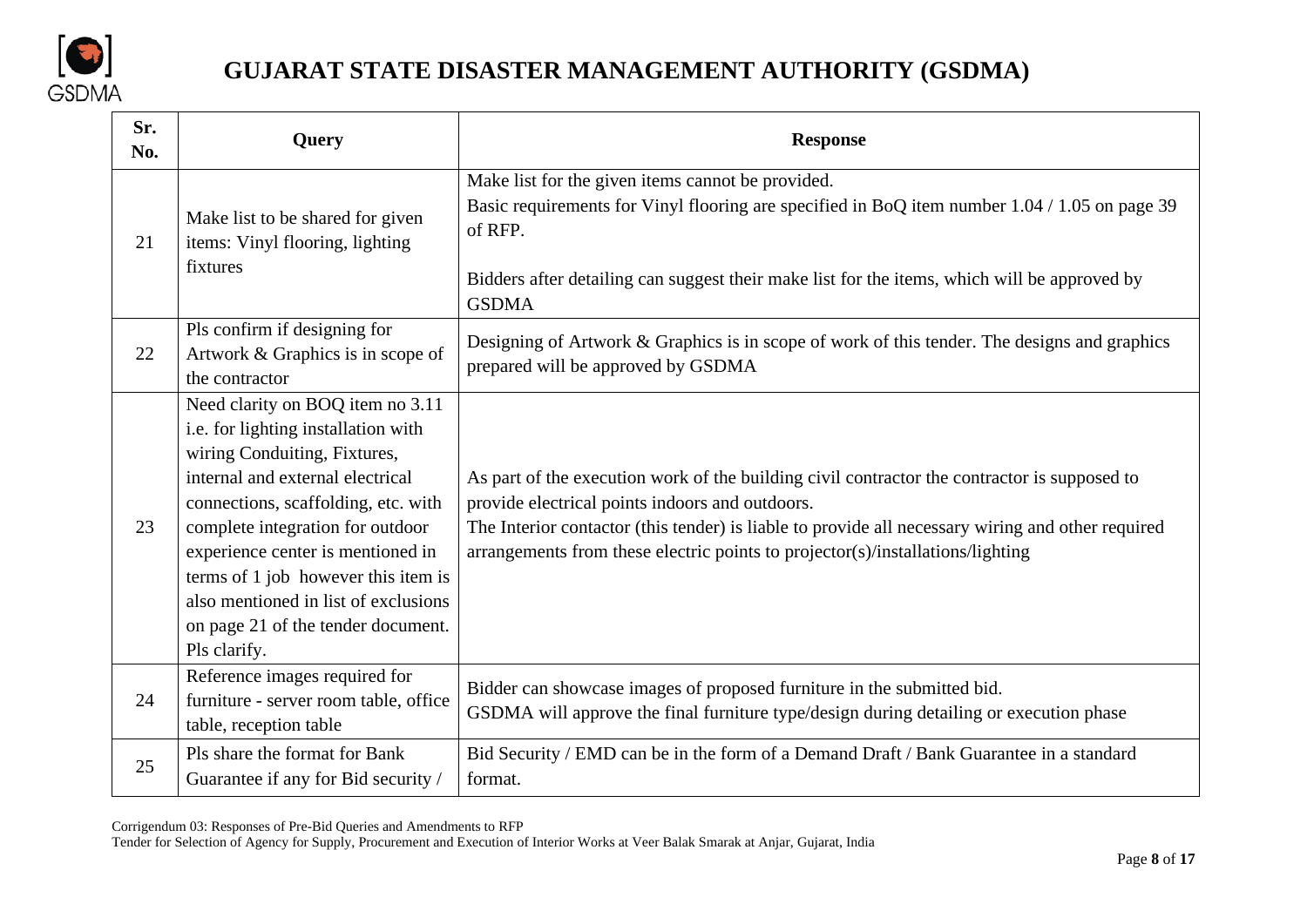

| Sr.<br>No. | <b>Query</b>                                             | <b>Response</b>                                                                   |
|------------|----------------------------------------------------------|-----------------------------------------------------------------------------------|
|            | EMD amount of 23 lacs. secondly                          | Format for Performance Bank Guarantee is already attached in Annexure P of RFP.   |
|            | pls confirm if the Bank Guarantee                        | Further, Bank Guarantee from any Nationalized Bank is acceptable                  |
|            | from Central Bank of India,                              |                                                                                   |
|            | Vikhroli branch, Mumbai would                            |                                                                                   |
|            | serve the purpose                                        |                                                                                   |
|            | Annexure O (Power of Attorney)-                          |                                                                                   |
|            | We have our standard Power of                            |                                                                                   |
|            | Attorney which should hold good                          |                                                                                   |
|            | for the tender. It serves the basic                      |                                                                                   |
|            | purpose as required by the tender.                       |                                                                                   |
|            | The Power of Attorney format                             |                                                                                   |
|            | usually differs from customer to                         |                                                                                   |
|            | customer $\&$ it becomes difficult to                    |                                                                                   |
|            | change the format of the Power of                        |                                                                                   |
| 26         | Attorney for each individual tender                      | The format given for Power of Attorney (POW) is only for reference. If the POW is |
|            | as it has to be put up for approval                      | authenticated by Board of Directors, it is acceptable                             |
|            | in the Board of Directors meeting.                       |                                                                                   |
|            | We however confirm that the                              |                                                                                   |
|            | Power of Attorney which would be                         |                                                                                   |
|            |                                                          |                                                                                   |
|            | submitted by us is the                                   |                                                                                   |
|            | authenticated Power of Attorney                          |                                                                                   |
|            | approved by the Board of<br>Directors in the name of the |                                                                                   |
|            |                                                          |                                                                                   |
|            | authorized person.                                       |                                                                                   |

Corrigendum 03: Responses of Pre-Bid Queries and Amendments to RFP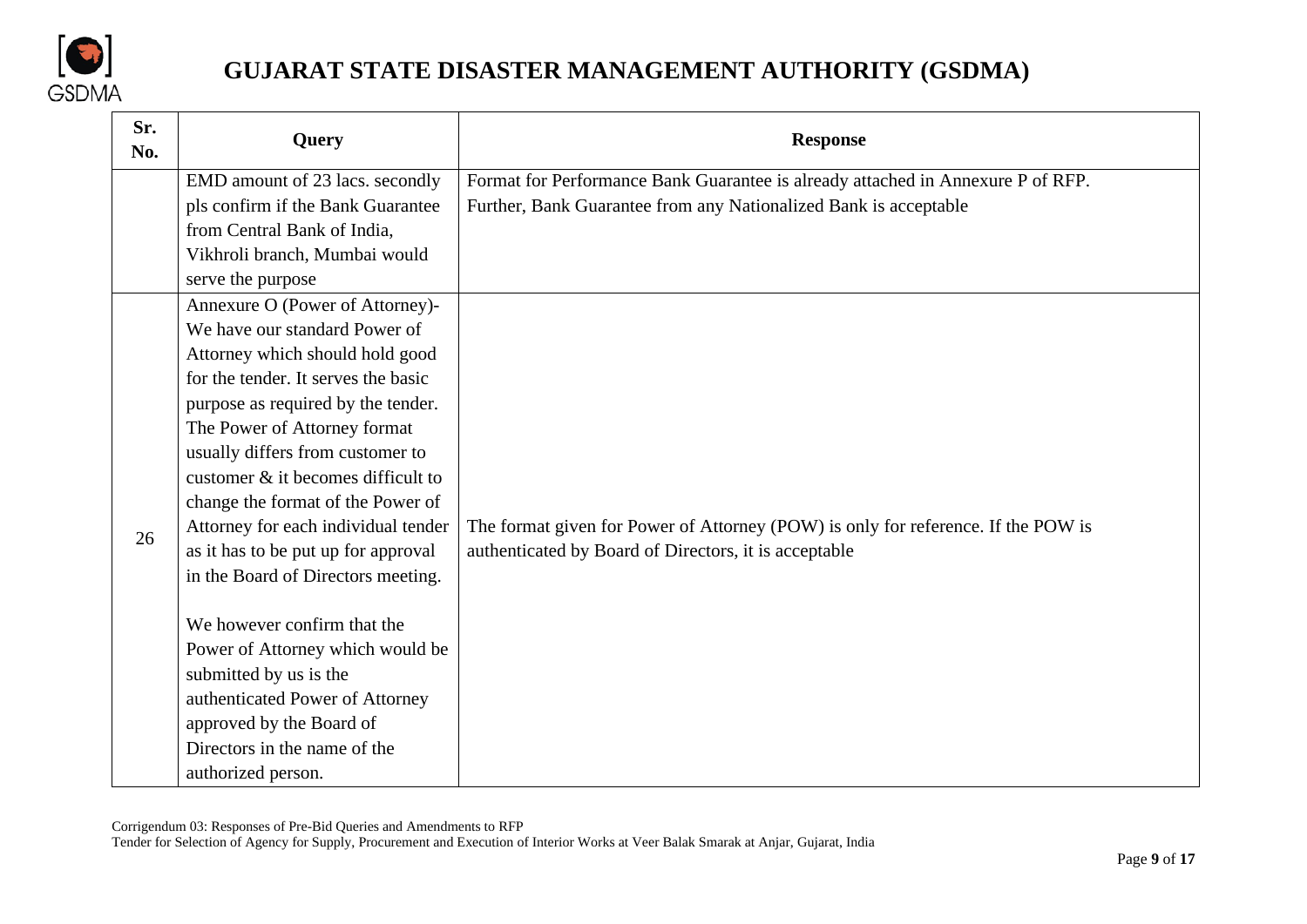

| Sr.<br>No. | Query                                                                                                                                                                                                           | <b>Response</b>                                                                                                                                                                                                                                                                                                                                                         |  |
|------------|-----------------------------------------------------------------------------------------------------------------------------------------------------------------------------------------------------------------|-------------------------------------------------------------------------------------------------------------------------------------------------------------------------------------------------------------------------------------------------------------------------------------------------------------------------------------------------------------------------|--|
| 27         | Pls accept courier service as due to<br>Covid depending only on postal<br>service would be not right as there<br>may be delay in postal /speed post<br>service                                                  | Bidders can submit their bids $\&$ all the relevant documents of the Tender physically by<br>Registered Post A.D./ Speed Post / Courier Services / Hand Delivery at GSDMA,<br>Gandhinagar<br>The bids shall be addressed to: Chief Executive Office, Gujarat State Disaster Management<br>Authority (GSDMA) super scribing the envelope with Tender No. and Description |  |
| 28         | Some profiles are to be engaged as<br>on project requirement basis. We<br>would like to inform that some<br>specialized resources are asked to<br>be submitted as on payroll of the<br>company. Kindly clarify. | TABLE A. Key Professional Staff / Consultant and qualification required mentioned in RFP<br>clause 7 on page 11 & 12 detail out all the resources $\&$ profiles that are mandatory to be<br>submitted for this tender.                                                                                                                                                  |  |
| 29         | Request you to kindly share all<br>necessary CAD drawings of the<br>project.                                                                                                                                    | AutoCad drawings attached (uploaded with Corrigendum 03)                                                                                                                                                                                                                                                                                                                |  |
| 30         | Also requesting you to share the<br>updated site pictures if any.                                                                                                                                               | Some reference site pictures are a part of Concept Presentation shared with Tender Document.<br>New pictures cannot be shared.<br>Bidders are allowed to visit the Veer Balak Smarak in Anjar, Gujarat at their expense.<br>Please write an email to drmanojpatadiya@gujarat.gov.in for taking approvals & other details<br>for site visit.                             |  |
| 31         | Please clarify the budget of 7.5 crs<br>is including AMC & O&M or<br>excluding.                                                                                                                                 | Approximate Budget of Rs. 7.5 crore is inclusive of GST, whereas exclusive of AMC and O&M<br>cost                                                                                                                                                                                                                                                                       |  |
| 32         | Pls clarify the price bid to be<br>submitted would be inclusive of<br>GST or exclusive                                                                                                                          | Price Bid / Financial Proposal is only to be submitted online on N-Procure portal.<br>The bidder should fill in the individual rates as asked in format exclusive of GST.<br>The N-procure system will apply GST on grand total and auto calculate the final cost at the end.                                                                                           |  |

Corrigendum 03: Responses of Pre-Bid Queries and Amendments to RFP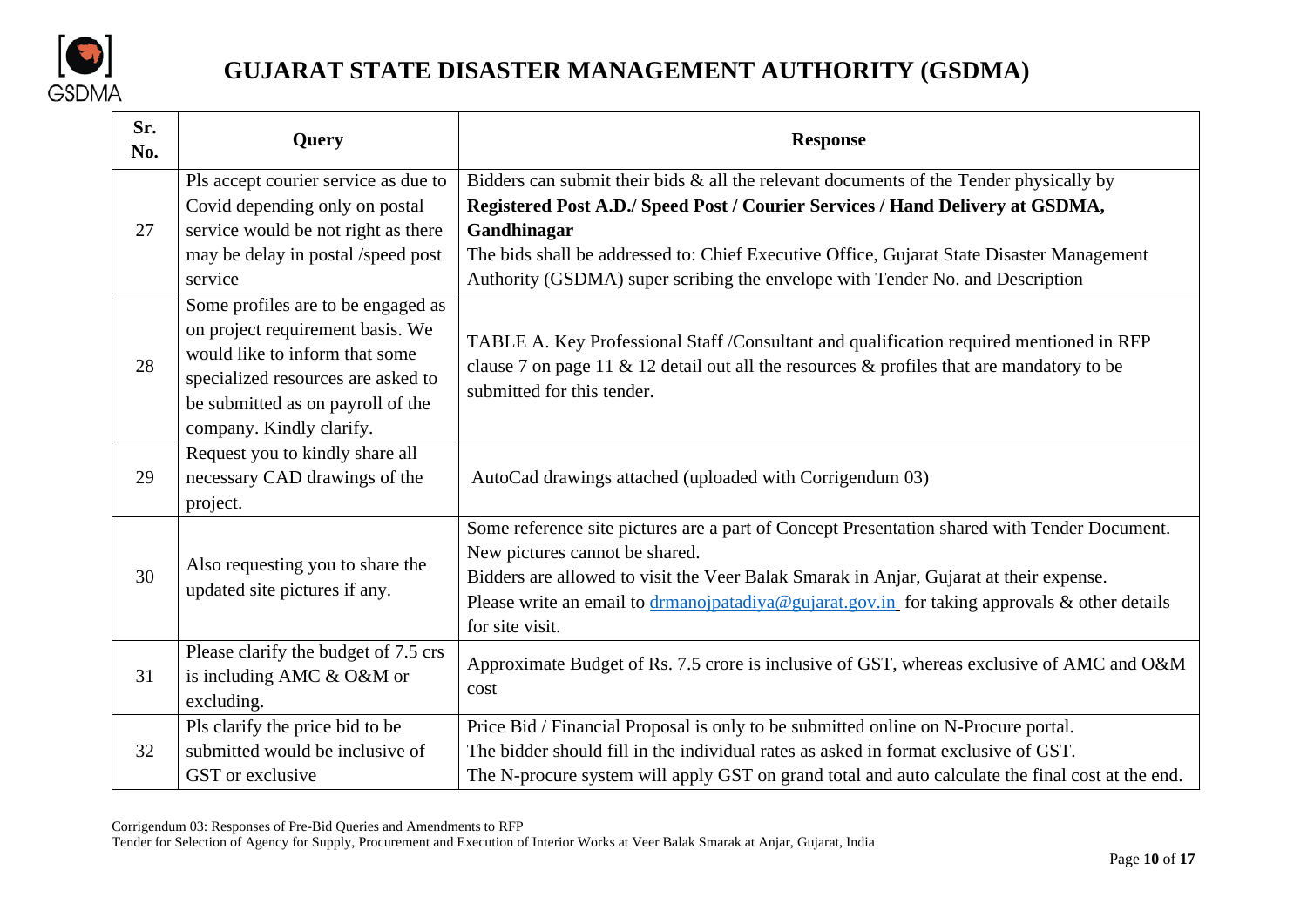

| Sr.<br>No. | Query                                                                                                                                                                                                                                                                                                            | <b>Response</b>                                                                                                                                                                                                                                                                                                                                                                                                                                                                                                                                                                                                                                                                                                                                                                                                |
|------------|------------------------------------------------------------------------------------------------------------------------------------------------------------------------------------------------------------------------------------------------------------------------------------------------------------------|----------------------------------------------------------------------------------------------------------------------------------------------------------------------------------------------------------------------------------------------------------------------------------------------------------------------------------------------------------------------------------------------------------------------------------------------------------------------------------------------------------------------------------------------------------------------------------------------------------------------------------------------------------------------------------------------------------------------------------------------------------------------------------------------------------------|
| 33         | We have designed office spaces in<br>the range of 90,000 to 1 lakh<br>square ft & have been in this field<br>of Design & Build of Turnkey<br>Interior Fit-outs business since last<br>15 years. Will it do or you require<br>specifically experience in<br>designing of only<br>Museums/auditoriums. Pls confirm | This tender's scope is a specialized job, specific experience in executing museum is required as a<br>qualification criterion. Refer to the definition of "Similar Works" in RFP clause 7 page 10<br>(amended as per Corrigendum $-03$ ) Only design work will not suffice for this tender.<br>Alternatively, a JV/Consortium is allowed for this tender                                                                                                                                                                                                                                                                                                                                                                                                                                                       |
| 34         | Pls confirm what documents are<br>actually required in Annexure M<br>(Page 73) & Annexure T (page 84)                                                                                                                                                                                                            | Please refer RFP Annexure M page 72 - List of Photographs for past Work Done / Under<br>Execution are to be included in the bids<br>Please refer RFP Annexure T page 83 - Other Documents - Additional documents such as<br>reference drawings, presentation of BoQ, make & material lists to be used in execution can be<br>submitted in this annexure                                                                                                                                                                                                                                                                                                                                                                                                                                                        |
| 35         | Qualification criteria of the bidder<br>will be as under - Is there any<br>Qualification Criteria for JV<br>Partner or Main Bidder<br>Qualification Criteria will suffice<br>the requirement?                                                                                                                    | Under JV/Consortium it is mandatory that a principal partner in a JV / Consortium should meet<br>RFP clause 7.3 on page 10 and Marking System Table (B) Similar work criteria in RFP on page<br>12.<br>The other JV / Consortium partner should meet RFP clause 7.1 turnover criteria on page 9 and<br>RFP clause 7.2 experience criteria on page 10. This partner must have detail designed and<br>executed the similar work as per definition of "Similar Works" in RFP clause 7 page 10<br>(amended as per Corrigendum $-03$ )<br>However, if any bidder forms a JV / Consortium specifically for Operations & Maintenance part<br>of the tender there is no specific criteria for the O&M partner. In such a case, the principal<br>partner in JV should meet all eligibility criteria in clause 7 of RFP. |

Corrigendum 03: Responses of Pre-Bid Queries and Amendments to RFP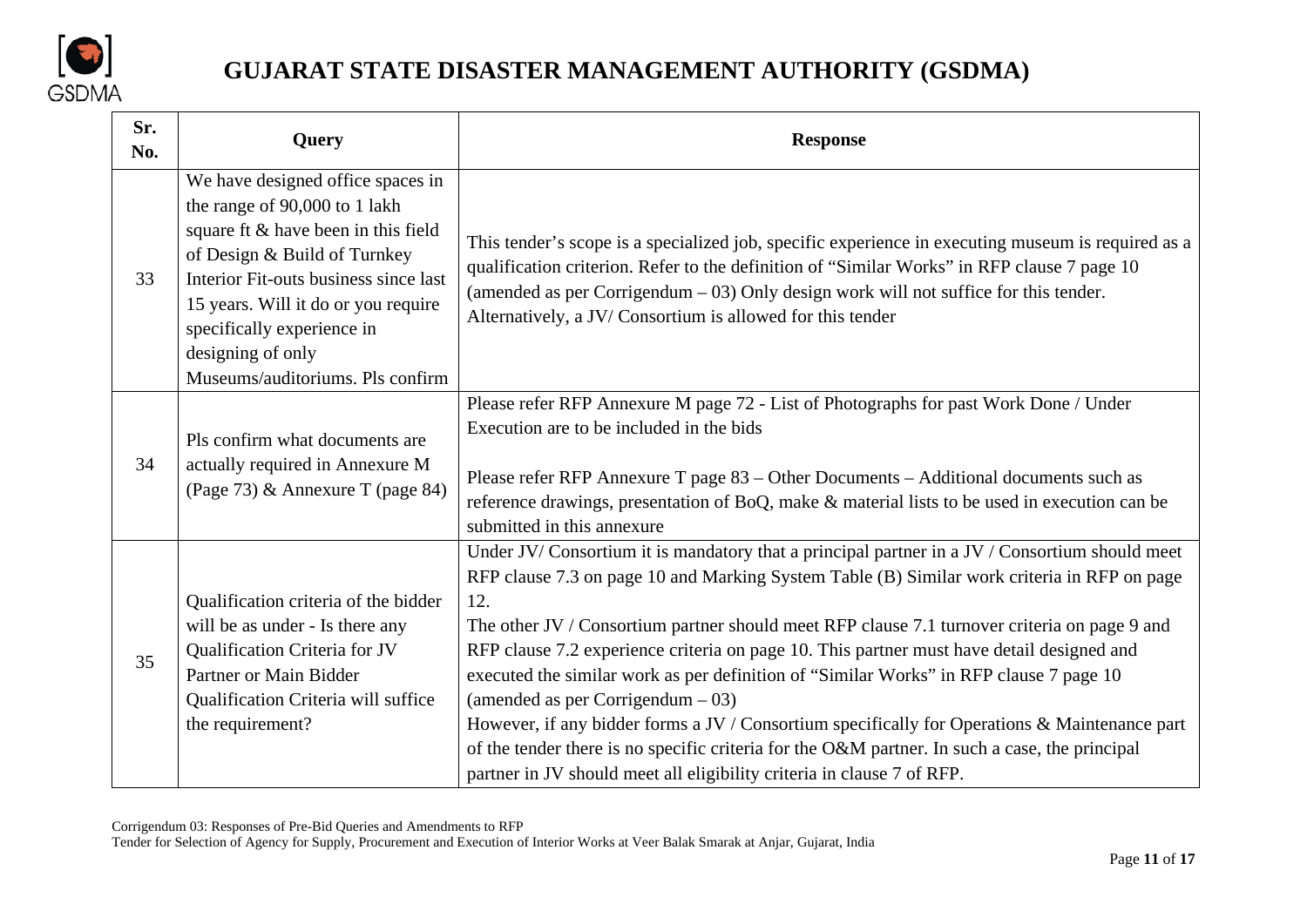

| Sr.<br>No. | Query                                                                                                                                                                                                                                                         | <b>Response</b>                                                                                                                                                                                                                                                                                                                                         |
|------------|---------------------------------------------------------------------------------------------------------------------------------------------------------------------------------------------------------------------------------------------------------------|---------------------------------------------------------------------------------------------------------------------------------------------------------------------------------------------------------------------------------------------------------------------------------------------------------------------------------------------------------|
|            |                                                                                                                                                                                                                                                               | Number of JV / Consortium partners is restricted to three (3).                                                                                                                                                                                                                                                                                          |
| 36         | Exclusions: List of works related<br>to all Civil, HVAC, Fire safety,<br>MEP works, Landscape works,<br>outdoor flooring and paving.<br>The Exclusion list shows<br>Landscape Works but there is<br>some external landscape sculptures<br>and work in the BOQ | The concept presentation attached with the tender documents shows Zone $1 - Outdoor$<br>Experience works. Refer to the BoQ item number 3 in RFP on pages 45-47 enlisting the works<br>which are part of this tender's scope. No other landscape works are to be executed by the bidder<br>apart from external landscape sculptures / work shown in BoQ. |
| 37         | Auditorium lighting fixtures and<br>electrification, HVAC, fire system,<br>CCTV.<br>The Exclusion shows internal<br>Lighting but there are items of<br>Lighting in the list                                                                                   | Refer to the Chapter IV BOQ on pages 38-47 enlisting the works which are part of this tender's<br>scope. No other lighting works are to be executed by the bidder apart from lighting works<br>mentioned in BoQ                                                                                                                                         |
| 38         | Request to share all the AutoCAD<br>drawings of scope areas with us as<br>soon as possible.                                                                                                                                                                   | AutoCad drawings attached (uploaded with Corrigendum 03)                                                                                                                                                                                                                                                                                                |
| 39         | Creative Dir. For AV content, Art<br>works, Panels<br>10 yrs. Of Experience in similar<br>works<br>Postgraduate (Design / Arch) from<br>a reputed institute like IIT / SPA /                                                                                  | To ensure the best quality output of the project a postgraduate Creative Director is mandatory.<br>RFP conditions remain un-changed                                                                                                                                                                                                                     |

Corrigendum 03: Responses of Pre-Bid Queries and Amendments to RFP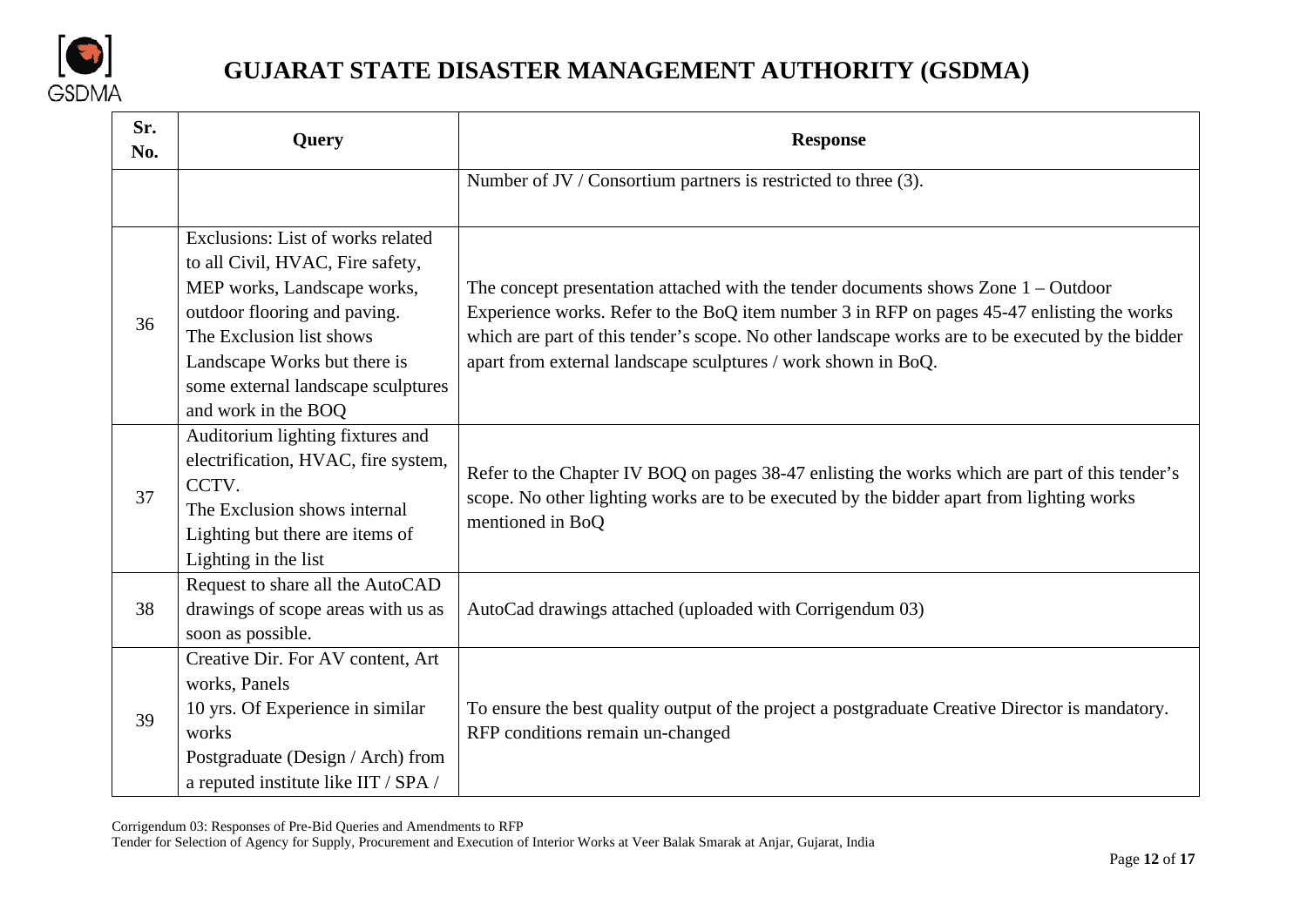

| Sr.<br>No. | Query                                                                                                                        | <b>Response</b>                                                                                                                                                                                     |                                                                                                                       |  |
|------------|------------------------------------------------------------------------------------------------------------------------------|-----------------------------------------------------------------------------------------------------------------------------------------------------------------------------------------------------|-----------------------------------------------------------------------------------------------------------------------|--|
|            | <b>NID</b><br>We request for Undergraduate<br>instead of Postgraduate                                                        |                                                                                                                                                                                                     |                                                                                                                       |  |
|            | Request for bid extension for 15 -<br>20 Days                                                                                | Bid submission dates & presentation dates are revised as under:<br><b>Particulars</b><br><b>Revised Dates</b>                                                                                       |                                                                                                                       |  |
|            |                                                                                                                              | Bid Document Downloading till and end of<br>online submission Date                                                                                                                                  | 10 <sup>th</sup> September 2020 till 1300 hours                                                                       |  |
| 40         |                                                                                                                              | Last Date & Time for Receipt (Submission)<br>of Technical Bid<br>(Along with EMD, Tender Fee, Bid<br>documents)                                                                                     | 10 <sup>th</sup> September 2020 till 1300 hours                                                                       |  |
|            |                                                                                                                              | Date of Tender opening (Technical Bid)                                                                                                                                                              | 10 <sup>th</sup> September 2020 at 1400 hours                                                                         |  |
|            |                                                                                                                              | <b>Online Date of Presentation</b>                                                                                                                                                                  | To be informed to Qualified Bidder<br>Expected date - $14^{\text{th}}$ September & $15^{\text{th}}$<br>September 2020 |  |
|            |                                                                                                                              | <b>Financial Bid Opening</b>                                                                                                                                                                        | To be informed to the technically qualified<br>bidder                                                                 |  |
| 41         | kindly give the extension for week<br>to ten days for our final submission<br>considering the current pandemic<br>situation. | Bid submission dates & presentation dates are revised. Please refer to the response to Sr. no. 40<br>(above)                                                                                        |                                                                                                                       |  |
| 42         | Since Joint Venture is allowed for<br>a museum design & execution<br>project in the tender; as we have                       | Under JV/Consortium it is mandatory that a principal partner in a JV / Consortium should meet<br>RFP clause 7.3 on page 10 and Marking System Table (B) Similar work criteria in RFP on page<br>12. |                                                                                                                       |  |

Corrigendum 03: Responses of Pre-Bid Queries and Amendments to RFP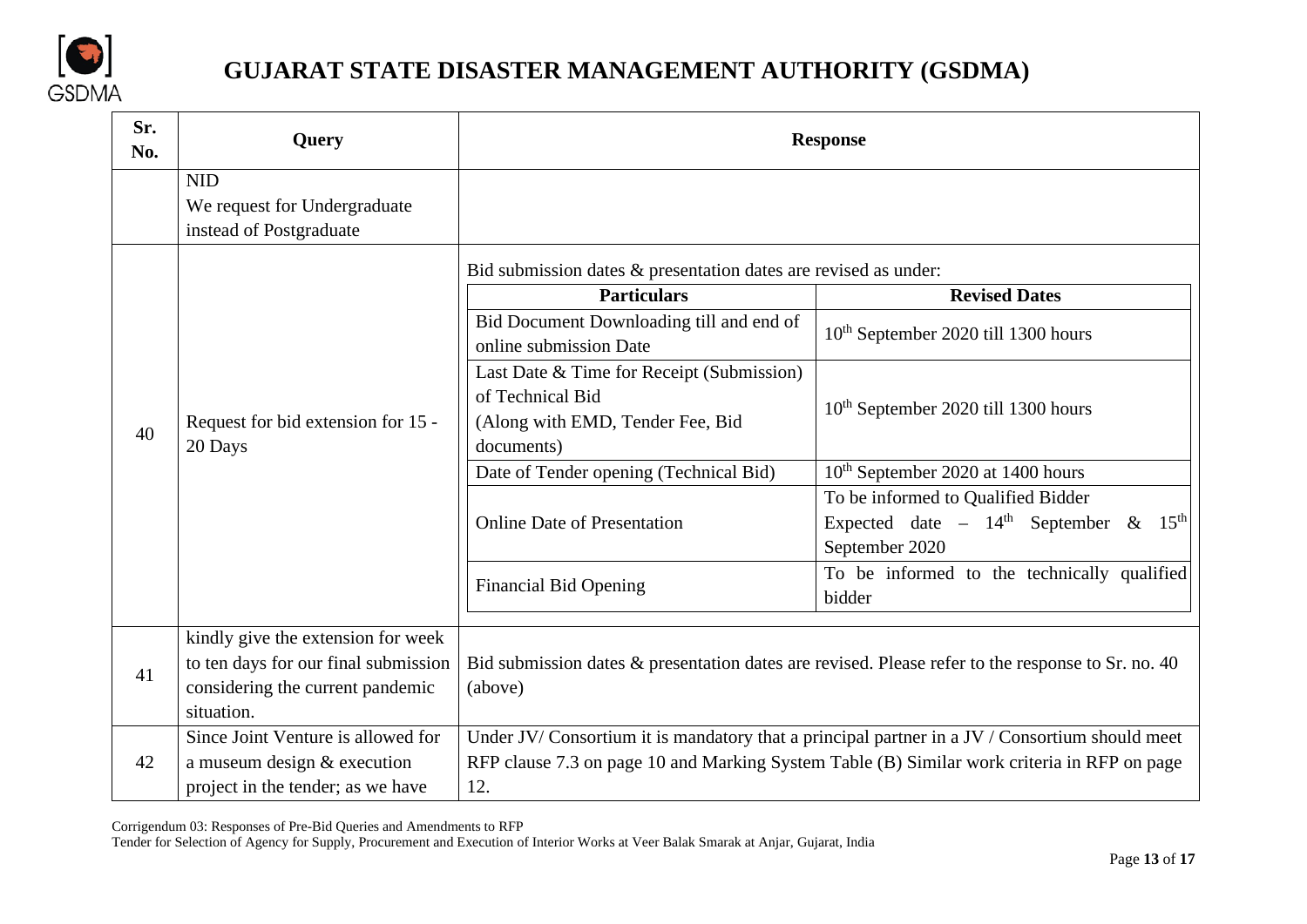

| Sr.<br>No. | Query                               | <b>Response</b>                                                                                |  |
|------------|-------------------------------------|------------------------------------------------------------------------------------------------|--|
|            | experience in similar project in    | The other JV / Consortium partner should meet RFP clause 7.1 turnover criteria on page 9 and   |  |
|            | past, most of the bidders           | RFP clause 7.2 experience criteria on page 10. This partner must have detail designed and      |  |
|            | collaborate for taking up the       | executed the similar work as per definition of "Similar Works" in RFP clause 7 page 10         |  |
|            | projects by showing combined        | (amended as per Corrigendum $-03$ )                                                            |  |
|            | experiences and are unable to       | However, if any bidder forms a JV / Consortium specifically for Operations & Maintenance part  |  |
|            | deliver. We would strongly          | of the tender there is no specific criteria for the O&M partner. In such a case, the principal |  |
|            | recommend that 'similar type of     | partner in JV should meet all eligibility criteria in clause 7 of RFP.                         |  |
|            | work' experience should be          | Number of JV / Consortium partners is restricted to three (3).                                 |  |
|            | fulfilled by at least one partner.  |                                                                                                |  |
|            | Museum Design & Execution           |                                                                                                |  |
|            | projects should be given high       |                                                                                                |  |
|            | weightage in similar work category  | Please refer clause 7 of RFP on page 10 definition of "Similar Works" in RFP clause 7 page 10  |  |
| 43         | and projects like office interiors  | (amended as per Corrigendum $-03$ )                                                            |  |
|            | should not be considered in similar |                                                                                                |  |
|            | work as it doesn't suffice the      |                                                                                                |  |
|            | requirement of the project.         |                                                                                                |  |
|            | The cost of equipment for 5 years   |                                                                                                |  |
|            | can't be evaluated for Operation &  |                                                                                                |  |
|            | Maintenance beforehand, as the      |                                                                                                |  |
|            | Concept design is not like the      |                                                                                                |  |
| 44         | typical projects that get executed. | The Operations & Maintenance is a part of this tender. RFP conditions remain un-changed        |  |
|            | Hence evaluating wear and tear of   |                                                                                                |  |
|            | the equipment accurately will not   |                                                                                                |  |
|            | be possible, so separated Operation |                                                                                                |  |
|            | and Maintenance contract can be     |                                                                                                |  |

Corrigendum 03: Responses of Pre-Bid Queries and Amendments to RFP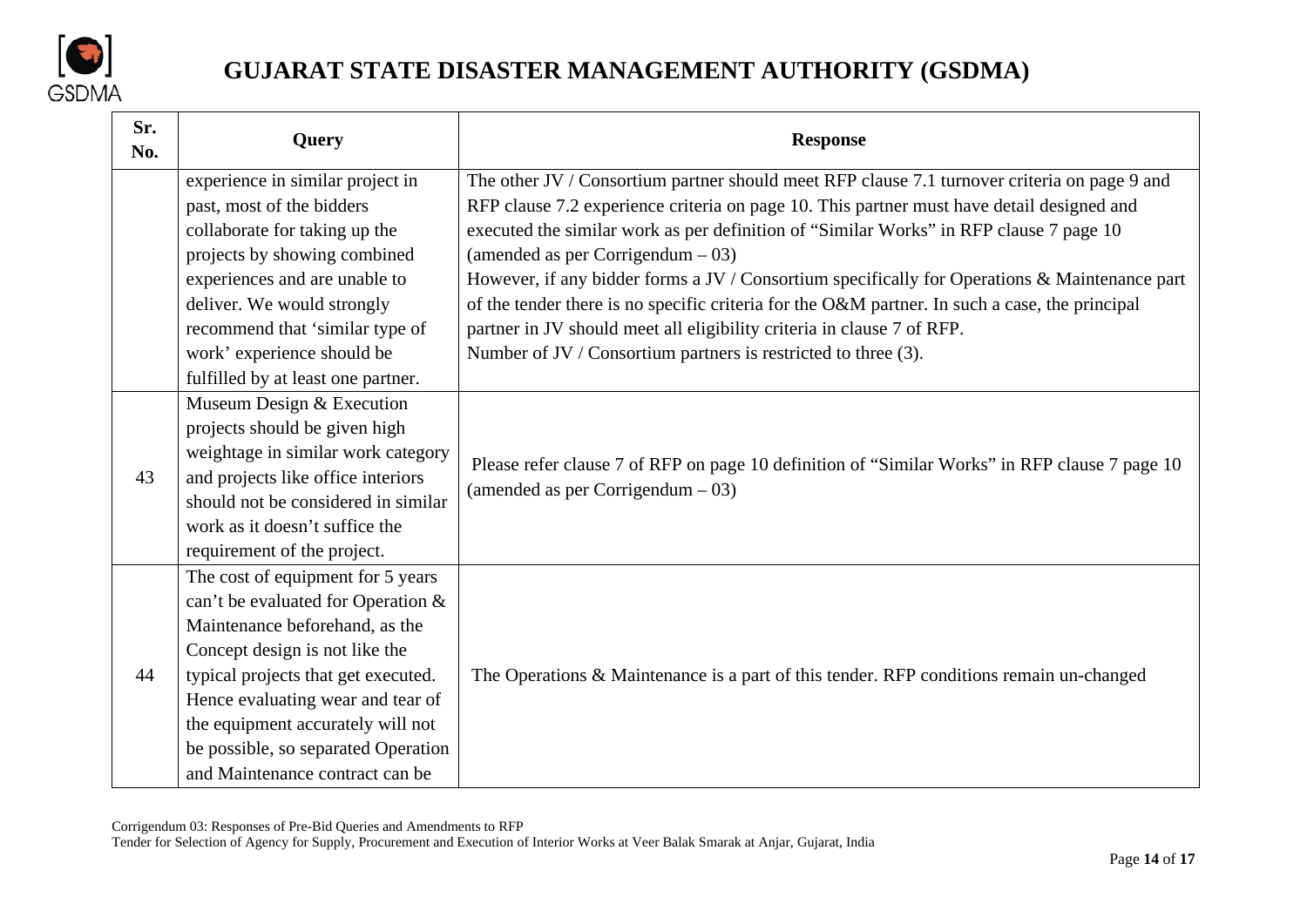

| Sr.<br>No. | Query                                                                                                                                                                                                |                                                                                                                                                                                                                                | <b>Response</b>                                                                                 |          |  |
|------------|------------------------------------------------------------------------------------------------------------------------------------------------------------------------------------------------------|--------------------------------------------------------------------------------------------------------------------------------------------------------------------------------------------------------------------------------|-------------------------------------------------------------------------------------------------|----------|--|
|            | structured on the bases of final<br>design that gets approved with the<br>selected equipment that will be<br>installed.                                                                              |                                                                                                                                                                                                                                |                                                                                                 |          |  |
| 45         | Since most of the equipment<br>companies have different<br>maintenance cost so Operation and<br>Maintenance contract should be<br>floated after site development.                                    |                                                                                                                                                                                                                                | The Operations & Maintenance is a part of this tender. RFP conditions remain un-changed         |          |  |
| 46         | The work explained by the Design<br>team in the presentation shown<br>yesterday, being an execution firm,<br>we understand that the scope of<br>work involves lot of detailing and                   | RFP clause 46 - Project Completion Time Period / Timeline for Submission on page 36 is<br>revised as under:<br>The time duration for project completion is revised to 180 days.<br><b>Duration</b><br>Sr. No.<br><b>Stages</b> |                                                                                                 |          |  |
|            | prototype approvals to be taken for                                                                                                                                                                  | 1.                                                                                                                                                                                                                             | Submission of Inception Report                                                                  | 30 days  |  |
|            | the work. Detail designing itself<br>will take more than at least 2 to 3                                                                                                                             | 2.                                                                                                                                                                                                                             | Submission of details design,<br>draft script, text, story board.                               | 30 days  |  |
|            | months and post that mobilizing                                                                                                                                                                      | 3.                                                                                                                                                                                                                             | Execution of work on site                                                                       | 120 days |  |
|            | the site as per approval and hand<br>over to the authority will take at<br>least minimum 6 months.<br>-4 months- execution<br>-2months- snag list and Hand over.<br>So understanding the above point |                                                                                                                                                                                                                                | <b>Total</b>                                                                                    | 180 days |  |
|            |                                                                                                                                                                                                      | <b>RFP</b>                                                                                                                                                                                                                     | Additionally, a clause 46A for any Delay in Execution or Failure to Supply is introduced in the |          |  |
|            | we believe that the project should                                                                                                                                                                   |                                                                                                                                                                                                                                | Clause 46A - Liquidated Damages                                                                 |          |  |

Corrigendum 03: Responses of Pre-Bid Queries and Amendments to RFP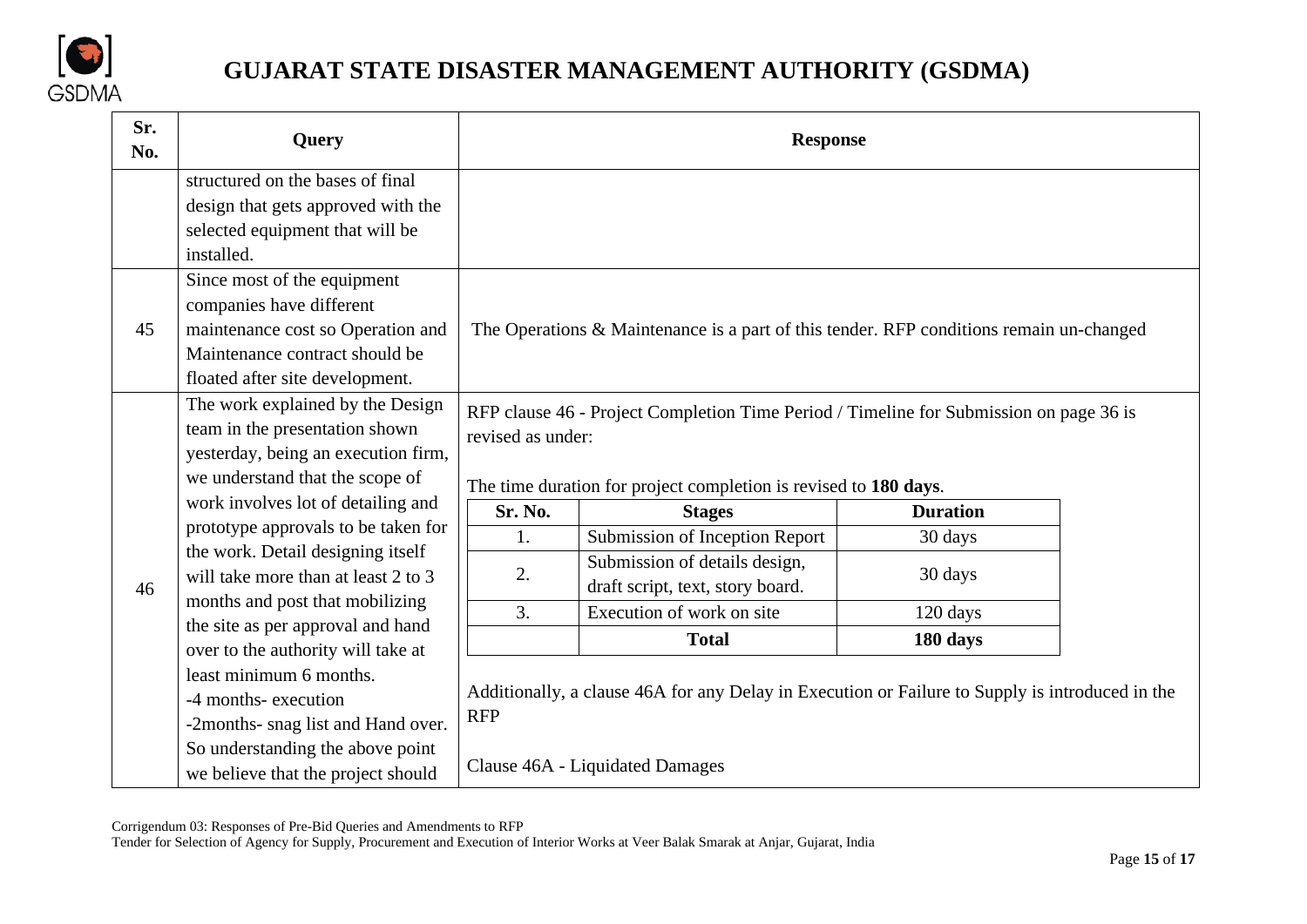

| Sr.<br>No. | Query                                                                            | <b>Response</b>                                                                                                                                                                                                                                                                                                                                                    |
|------------|----------------------------------------------------------------------------------|--------------------------------------------------------------------------------------------------------------------------------------------------------------------------------------------------------------------------------------------------------------------------------------------------------------------------------------------------------------------|
|            | not be less than 9 months. We<br>request the timeline to be<br>extended.         | Any delay in completion of the work shall attract liquidated damage/ penalty for late completion<br>as per below conditions                                                                                                                                                                                                                                        |
|            |                                                                                  | $46A - 1$ In case the Bidder fails to achieve successful Commissioning / Handover of the project<br>as per timelines indicated in clause 46 (180 days from signing of Letter of Intent), then GSDMA<br>shall levy the Liquidated Damages on the Bidder                                                                                                             |
|            |                                                                                  | $46A - 2$ The Liquidated Damages will be levied to the Bidder at half percent (0.5%) of final<br>Contract Value (including taxes $\&$ duties) for delay of one (1) week or part thereof up to<br>maximum of ten percent (10%) of final Contract Value.                                                                                                             |
|            |                                                                                  | 46A – 3 The maximum time period allowed (with penalty) delay for Commissioning of the<br>Project shall be twenty (20) weeks from the 181 <sup>st</sup> day of issue of LoI. In case of delay for more<br>than twenty (20) weeks, GSDMA may terminate the Contract and get the Project complete by<br>other suitable agency at the risk and cost of the Contractor. |
|            |                                                                                  | Under JV/Consortium it is mandatory that a principal partner in a JV / Consortium should meet<br>RFP clause 7.3 on page 10 and Marking System Table (B) Similar work criteria in RFP on page                                                                                                                                                                       |
| 47         | Please detail out the Pre-<br>Qualification required under the<br>Joint Venture. | 12.<br>The other JV / Consortium partner should meet RFP clause 7.1 turnover criteria on page 9 and<br>RFP clause 7.2 experience criteria on page 10. This partner must have detail designed and<br>executed the similar work as per definition of "Similar Works" in RFP clause 7 page 10<br>(amended as per Corrigendum $-03$ )                                  |

Corrigendum 03: Responses of Pre-Bid Queries and Amendments to RFP